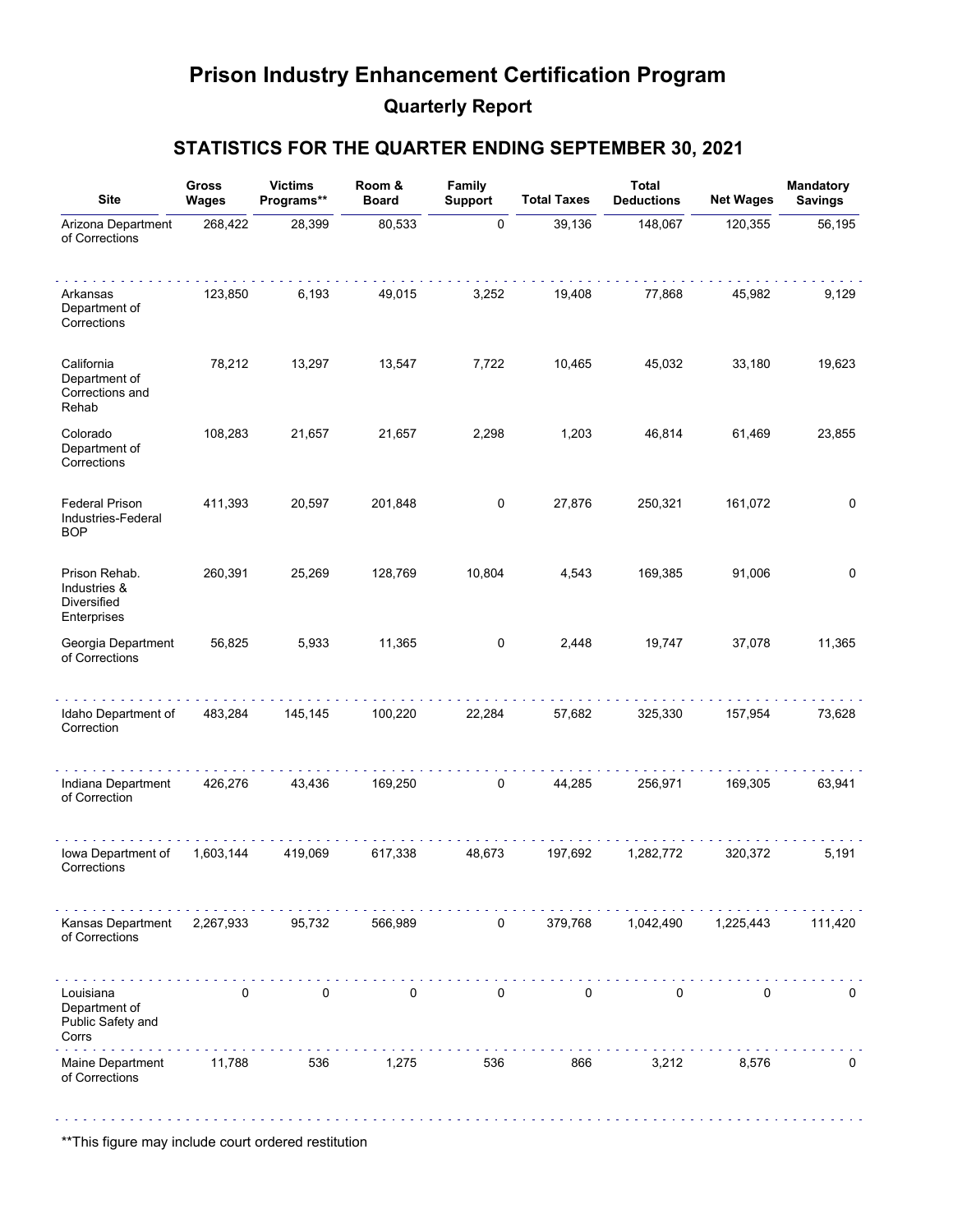# **Prison Industry Enhancement Certification Program Quarterly Report**

#### **STATISTICS FOR THE QUARTER ENDING SEPTEMBER 30, 2021**

| <b>Site</b>                                                | Gross<br><b>Wages</b> | <b>Victims</b><br>Programs** | Room &<br><b>Board</b> | Family<br><b>Support</b> | <b>Total Taxes</b> | <b>Total</b><br><b>Deductions</b> | <b>Net Wages</b> | <b>Mandatory</b><br><b>Savings</b> |
|------------------------------------------------------------|-----------------------|------------------------------|------------------------|--------------------------|--------------------|-----------------------------------|------------------|------------------------------------|
| Maryland Division of<br>Correction                         | 660                   | 132                          | 198                    | $\pmb{0}$                | 80                 | 410                               | 250              | 0                                  |
| Hennepin County<br><b>Adult Correctional</b><br>Facility   | 0                     | 0                            | $\pmb{0}$              | 0                        | 0                  | 0                                 | 0                | 0                                  |
| Minnesota<br>Department of<br>Corrections                  | 1,322,541             | 99,291                       | 726,899                | 108,151                  | 16,512             | 950,852                           | 371,689          | 41,657                             |
| Mississippi Prison<br><b>Industries Corp</b>               | 16,233                | 1,461                        | 3,895                  | 346                      | 0                  | 5,702                             | 10,531           | 0                                  |
| Montana<br>Department of<br>Corrections                    | 6,209                 | 838                          | 2,645                  | 621                      | 621                | 4,725                             | 1,484            | 148                                |
| Nebraska<br>Department of<br><b>Correctional Services</b>  | 305,342               | 15,267                       | 50,459                 | 35,792                   | 50,909             | 152,426                           | 152,915          | 91,112                             |
| Nevada Department<br>of Corrections                        | 69,400                | 3,470                        | 20,780                 | 0                        | 0                  | 24,250                            | 45,150           | $\mathbf 0$                        |
| New Hampshire,<br><b>Strafford County</b><br>Dept of Corrs | 126,141               | 6,307                        | 69,377                 | 0                        | 685                | 76,369                            | 49,772           | 25,228                             |
| North Carolina<br>Department of<br>Correction              | 16,653                | 612                          | 612                    | 0                        | 1,699              | 2,924                             | 13,729           | 0                                  |
| North Dakota Dept<br>of Corrs and<br>Rehabilitation        | 3,741                 | 187                          | 2,217                  | 156                      | 246                | 2,806                             | 935              | 234                                |
| Oklahoma<br>Department of<br>Corrections                   | 6,105                 | 305                          | 2,543                  | 0                        | 713                | 3,562                             | 2,543            | 1,017                              |
| Oregon Corrections<br>Enterprises                          | 217,237               | 10,862                       | 154,083                | 4,120                    | 4,724              | 173,790                           | 43,447           | $\mathbf 0$                        |
| South Carolina<br>Department of<br>Corrections             | 1,890,651             | 380,752                      | 377,430                | 80,863                   | 197,345            | 1,036,390                         | 854,261          | 189,065                            |

\*\*This figure may include court ordered restitution